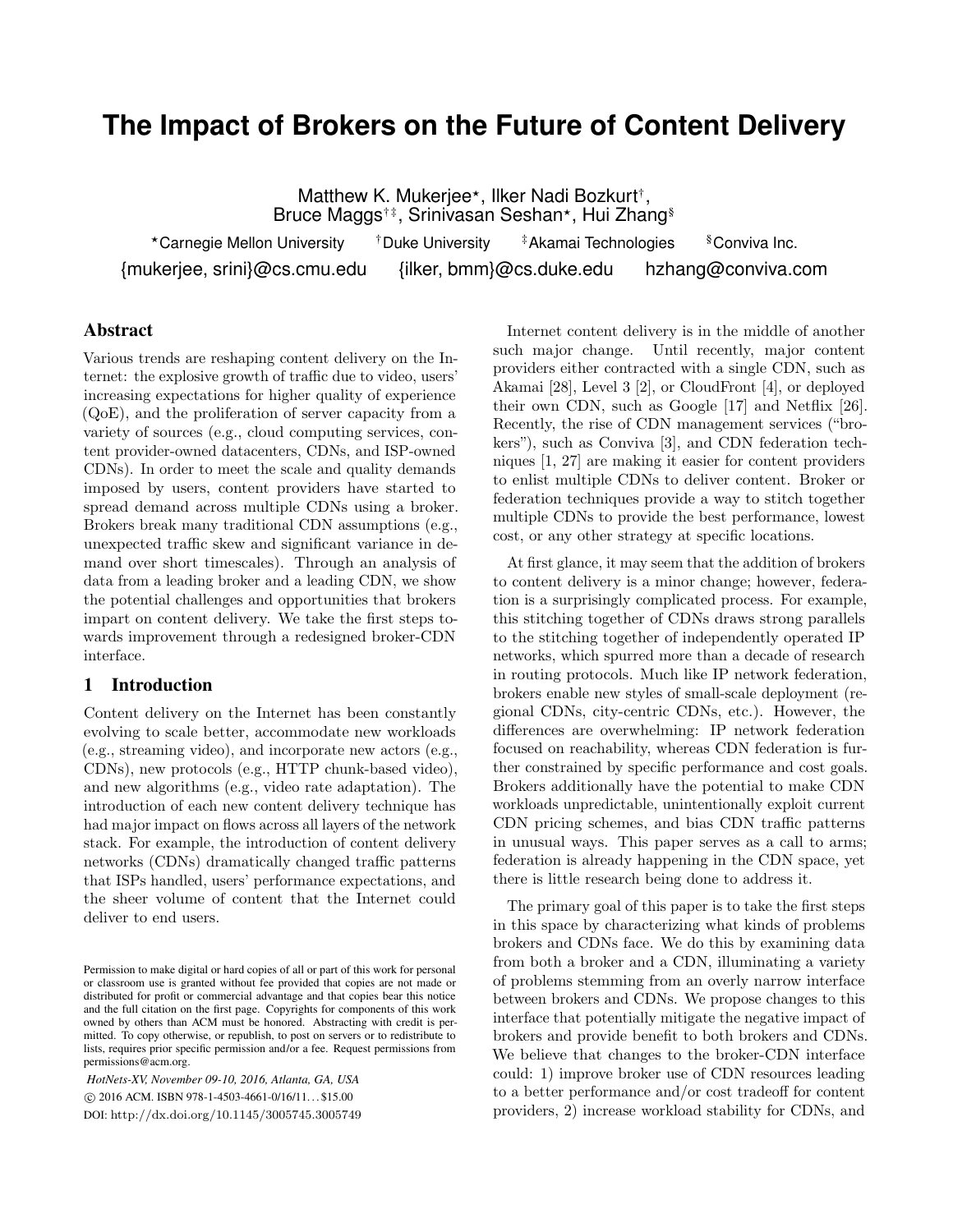

Figure 1: Traditional content delivery.

3) increase stability between CDNs and brokers. While interface changes may address some of the immediate problems, addressing the issues of content delivery with multiple brokers and highly specialized CDNs is likely to require more sophisticated solutions, providing potential avenues for future work.

To summarize, we make the following contributions:

- 1. We identify a set of workload challenges that brokers create for CDNs by analyzing broker and CDN data.
- 2. We identify numerous ways that current CDN interfaces limit broker behavior.
- 3. We define a new candidate interface based on advertisement exchanges that allows CDNs to manage their workloads more explicitly and gives brokers finer-grained control on where the content will be served from.

#### 2 Content Delivery: The Past and the Present

The landscape of the Internet changed dramatically after the advent of CDNs. In this section, we first briefly discuss how content providers have traditionally utilized CDNs to help deliver content and then show how content delivery is changing with the addition of brokers.

#### 2.1 Traditional Content Delivery

To better understand content delivery, we describe the players involved before describing how they fit together.

Content providers (CPs), such as ESPN, Netflix, and HBO, create or license content that users are interested in. Serving content to a global audience with good "quality of experience"  $(OoE)^1$  would require massive infrastructure investment, so instead CPs rely on CDNs. CPs generate revenue through subscription-based premium services and/or by showing advertisements, and try to minimize delivery cost. CDN pricing models vary, but CPs often pay CDNs based on bandwidth usage using a 95/5 model [24].

CDNs specialize in reducing latency and improving throughput to clients by delivering content to them from geographically close clusters located in datacenters, peering points, universities, large businesses, or ISP networks. CDN deployment models vary: some CDNs opt to deploy many servers across a large number of geographic regions (e.g., Akamai [28] and Google [11]); others operate in a small number of strategic locations (e.g., Level 3 and CloudFront) [31], and other "ISP CDNs" (e.g., Comcast [6]) are extremely localized, only serving their ISP customers within cities where they operate. CDNs determine which cluster to serve a user request from using, e.g., static assignments or network quality measurements. For example, Akamai uses latency and loss measurements from clusters to gateway routers in the network (not individual clients) [12, 22] to decide on a cluster. CDNs wish to provide reasonable performance to users while minimizing their bandwidth and (perhaps) energy costs. The prices CDNs offer CPs may reflect server location, but are generally flat across very coarse geographic regions (e.g., continents) [5, 25], regardless of the actual delivery cost. Contracts with CDNs are typically negotiated on a long time scale (e.g., months, years).

In the traditional setting (see Figure 1), CPs contract with a single CDN and express very broad policy goals (e.g., what content can be served by the CDN). The content is placed on geographically-diverse CDN front-end servers so that users get content from nearby locations. Clients learn of the content typically through an HTML page or a video manifest from the CP's website that indicates which CDN to contact for content. Clients reach CDN servers using some resolution mechanism implemented by the CDN (e.g., DNS). The CDN chooses a server based on its measurement infrastructure, static assignments, etc. The user contacts this server and retrieves the content.

# 2.2 Brokers and Delivery Today

Today, many large CPs use multiple CDNs [9] as CDN price and performance shows spatial and temporal variations [23] requiring CDN selection to be dynamic to provide best possible QoE to users. Brokers (e.g., Conviva [3]) measure user QoE and build predictive models to determine which CDN can deliver the best performance to a particular user based on a variety of factors (e.g., user's location, ISP, etc.) [15, 20]. Brokers have an important role in content delivery as they act on the CP's behalf for CDN selection and QoE measurements, typically moving clients between different CDNs in realtime. The broker's global view of clients aids in meeting CPs' QoE and cost goals.

 $1_{\text{QoE}}$  is generally used in the context of video delivery (as a complex combination of metrics such as average bitrate, buffering ratio, and join time [8]), but in this paper we consider a more general notion of QoE compatible with content delivery at large.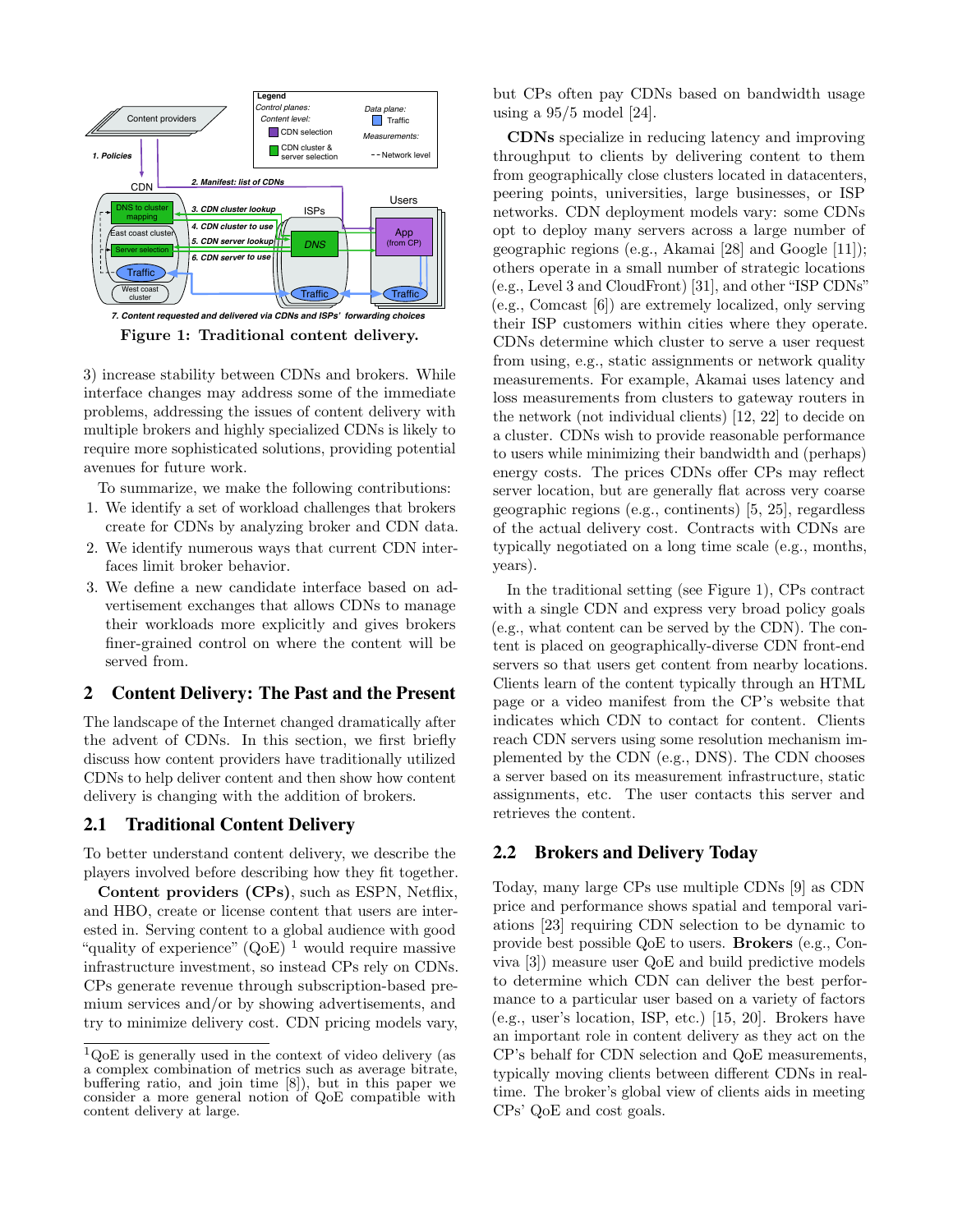

Figure 2: Brokered content delivery.

Figure 2 shows how content delivery works with a CP using multiple CDNs with a broker mediating clients. Brokers are a level of indirection for CDN selection. Instead of querying the appropriate CDN's DNS server directly, clients first query the broker to learn which CDN is appropriate for them at the current time.

# 3 Potential Problems and Opportunities

Despite the seeming simplicity of an additional layer of indirection, brokers greatly complicate the content delivery ecosystem. Brokers and CDNs try to maximize their own objectives independently, but their decisions directly impact one another, potentially leading to suboptimal decisions by both entities. Brokers have a global view of all user performance (QoE), but can only actuate their decision by selecting a different CDN. Conversely, CDNs have a wide range of possible servers to select, but have to make decisions based only on the users they currently see (a subset of users seen by the broker). This mismatch between data richness (brokers) and selection richness (CDNs) is the fundamental cause of many potential problems.

In this section, we explore these potential problems separately, using data from a leading CDN and a leading broker. We examine the broker data to understand when it uses different CDNs (e.g., over geographic regions, time, etc.). We examine the CDN data to understand its use of different server clusters. The key conclusion is that there are not only potential problems but also new opportunities to make more informed pricing and provisioning decisions for CDNs, and to help brokers improve QoE and reduce cost for CPs.

# 3.1 Traces

Broker: We collect trace data from a video delivery broker. The trace includes an entry for each user session containing the request arrival time, which video was requested, the average bitrate, session duration, the user city and AS, the initial CDN contacted, and the current



Figure 3: Cost per byte serving users geolocated in various (anonymized) countries (A-T) relative to the average.



Figure 4: Brokers can greatly skew CDN traffic patterns making pricing difficult.

CDN delivering the video. The data covers roughly an hour of off-peak requests (33.4K total) for one content provider (a music video streaming website).

The data exhibits similar trends to those seen in other works [7]: video popularity is a power-law distribution, as is the distribution of requesting cities. Most users abandon almost immediately (around 78%). The distribution of bitrates is bimodal with peaks at the lowest and highest bitrate. The trace identifies three large CDNs (here "A,""B," and "C") directly and lists the rest as "other." CDN A is a CDN with clusters in many locations. CDN B and C deploy large amounts of capacity in a small number of locations.

CDN: We collect Internet mapping data from a major CDN to compare performance estimates across US-based clusters. The data provides a score estimating the performance between blocks of IP addresses and candidate CDN clusters. This score is a function of latency and packet loss. Measurement happens periodically and frequently (several times per minute) through pings from clusters to routers with large networks of clients behind them.

From the same CDN we collect data on the cost per byte for the 20 countries with the highest volume of traffic, using client geolocation to bin requests into countries. We then compare them to the average delivery cost. We anonymize this data and present it in Figure 3.

# 3.2 Potential Problems for a CDN

Brokers create problems for CDNs for two main reasons: 1) brokers divide CDN workloads in potentially biased ways (e.g., sending most traffic from small towns to one CDN) that shift over time and 2) brokers make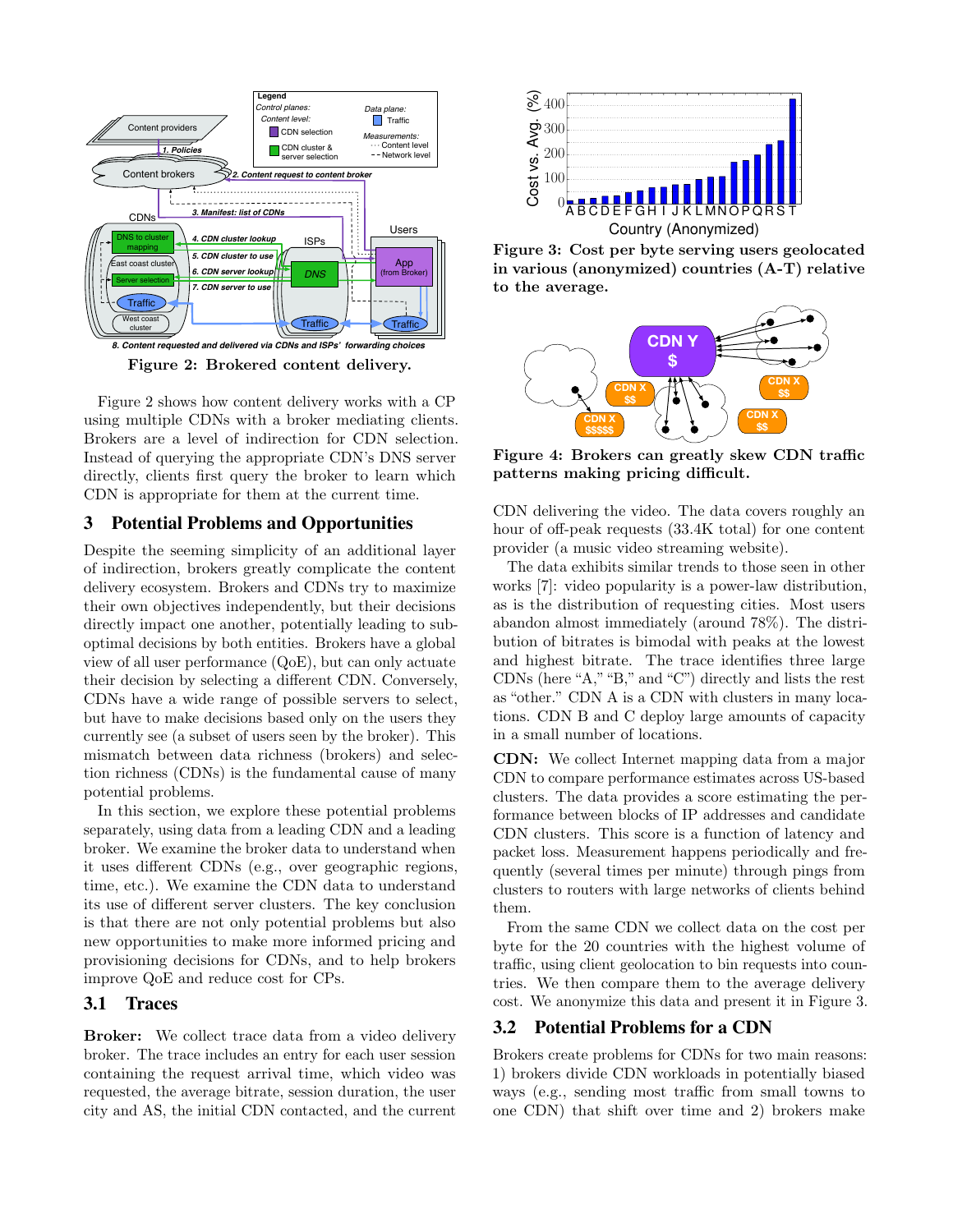

0 500 1000 1500 2000 2500 3000 Time (s)  $0^\mathsf{L}_{\alpha}$ 20 40 60 80 100 % Sessions Moved

800 600 400 200 0 # of Requests per City ىمە () 20 40 60 80 100 % Used in City CDN A CDN B CDN C

Figure 5: Broker's usage of Figure 6: Sessions moved be-CDNs for a sampling of countries based on request count.

tween CDNs by the broker in our trace in 10s intervals.

Figure 7: Broker's usage of CDNs, sorted by requests per city in the US. Dotted lines are best-fit linear regressions.

smaller CDNs viable (e.g., ones that do not provide global coverage), increasing competition. We highlight the implications of these problems.

Unintentional exploitation of pricing: Figure 4 illustrates a scenario that can cause CDN pricing issues. CDN Y provides adequate performance (at low cost) for all clients except for the left-most group, who must be served by CDN X. Unfortunately for CDN X, this group is served by a very expensive cluster. CDN X could serve that group from a cheaper cluster, but reserves those clusters for the other groups, which unfortunately are sent to CDN Y by the broker.

We see potential pricing problems occur at the country level. Figure 5 shows how utilization of CDNs in our broker trace differ in different countries. The remaining percentage of users are serviced by other smaller CDNs. We show all countries that originated 100 or more requests during our trace, in random order. Note that utilization varies significantly: e.g., CDN B barely serves 7, yet almost entirely serves 8; CDN A is rarely used in 8, 11, and 15, etc. Different countries around the globe can have markedly different pricing for transit bandwidth. CDN CloudFlare claims that compared to the US (and Europe), Asia, Latin America, and Australia, cost 7x, 8x, and 20x more respectively [13]. Within a CDN the data paints a similar picture, showing up to a ∼30x disparity in pricing between countries (Figure 3).

Most CDNs allow CPs to pay a flat rate per traffic delivered (based on a 95/5 model [10, 24]) with price changes (e.g., 2-7x) depending on very coarse geographic regions [5, 25]. With this flat rate, maximizing CDN profit means minimizing expenses such as transit costs. If (for example) a broker mainly uses a CDN in an expensive region (e.g., Australia) and nowhere else (see Figure 4), it might have a significant impact on the profitability of the CDN. This may drive the CDN to raise its prices in response to this traffic demand, which may cause the broker to shift demand away from them.

Unpredictable workloads: Figure 6 shows a timeseries graph of the percentage of user sessions within a 10 second interval that have been shifted from one CDN to another midstream. We see this value is surprisingly high throughout (averaging ∼40%). We note, however, that at some points this dips to ∼20% and at other times rises above ∼60%. This indicates that not only do brokers often move traffic around, but the rate at which they do is highly variable. This potentially makes load-balancing and long-term provisioning difficult for CDNs.

Biased traffic patterns: Figure 7 shows the utilization for the CDNs in our trace, plotted as a function of number of requests per city. The dotted lines are best-fit lines. We see that regardless of city size, CDN B and CDN C's usage does not change, whereas CDN A is strongly favored in smaller cities. This is perhaps unsurprising due to CDN A's broader worldwide deployment. CDN A is also generally more expensive compared to CDN B and CDN C, suggesting that a broker will try to avoid CDN A where other options are available. Succinctly, brokers do not merely split traffic evenly among CDNs; traffic may be arbitrarily divided in geographic regions and change over time.

This leads us to believe that brokers and other CDNs can cause a CDN difficulty in planning and long-term provisioning (e.g., cluster location and size). For example, if the broker decides to stop using CDN A in big cities (e.g., CDN B deploys more servers) this will impact CDN A's provisioning. If CDN B then raises its prices, the broker may move more traffic back to CDN A, again impacting provisioning.

Pricing pressure from specialization: Traditionally, CDNs required global coverage to provide adequate performance to all users. Brokers allow CPs to use many smaller CDNs, as long as in combination they provide global coverage. Brokers make smaller specialized CDNs feasible; for example, one could focus on delivery in remote areas, or on being the best within a given city. Although pricing pressure from the increased diversity of CDNs could lower delivery costs for CPs, it might leads to lower profit margins for CDNs.

# 3.3 Potential Problems for a Broker

CDNs create problems for brokers for two main reasons: 1) CDNs make decisions that impact end-to-end delivery without information about all clients seen by the broker,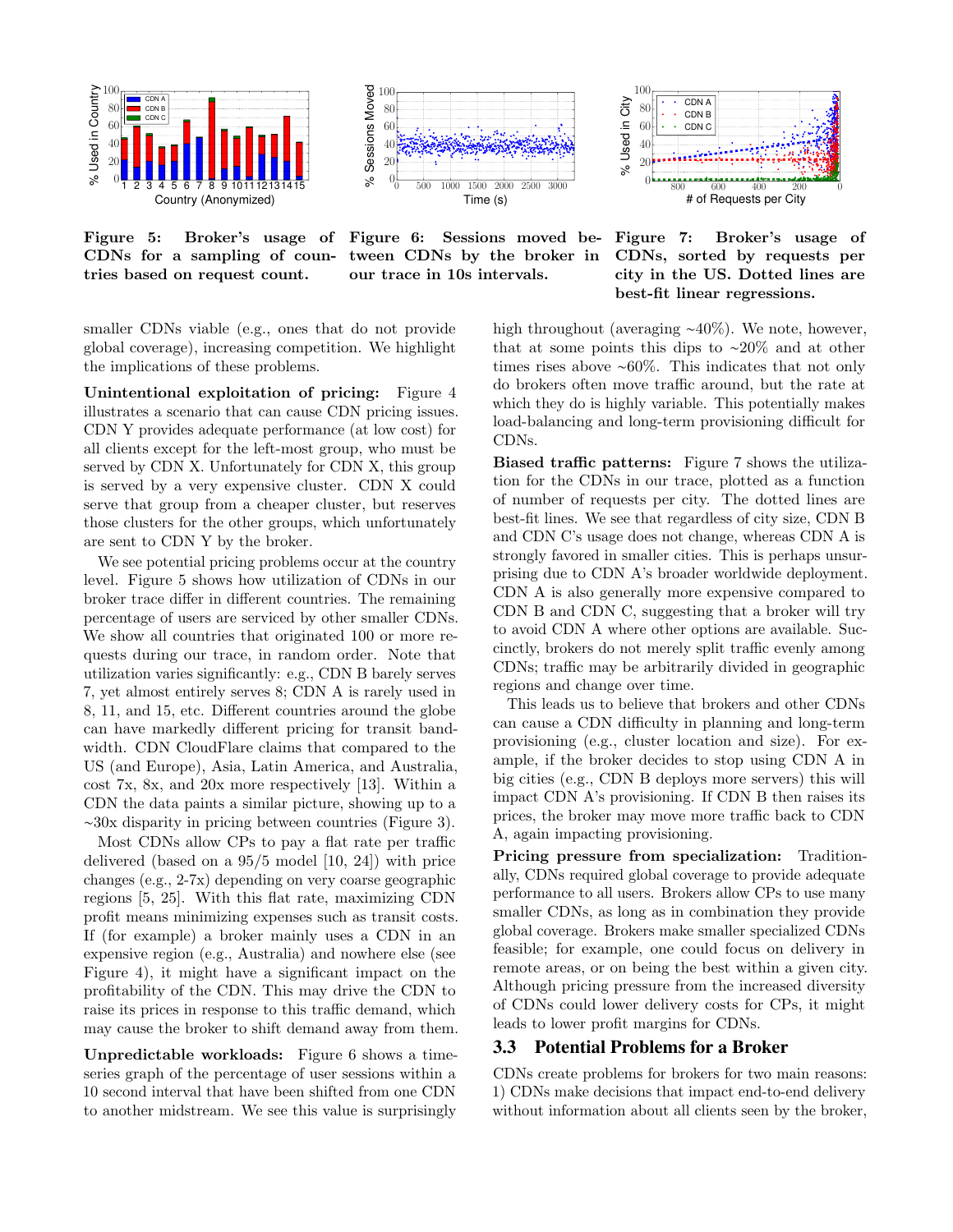

Figure 8: Problems with coarse CDN-level selection granularity.

| 1 Alternate Choice 2 Alts. 3 Alts. 4 Alts. |                      |  |
|--------------------------------------------|----------------------|--|
| 77.8%                                      | 64.5\% 53.7\% 43.8\% |  |

Table 1: How often alternate CDN clusters with similar performance scores exist.

and 2) CDNs share little information with the broker. We highlight the implications of these problems.

Coarse resource selection: CDNs and brokers only directly interact with each other though a narrow interface: clients (on behalf of the broker) send DNS queries to the CDN to locate a server cluster. The CDN's DNS response maps the user to a small number of clusters (e.g., one). Unfortunately, this means that when performance is inadequate based on the CP's objectives, the broker's only recourse is to switch CDNs (even if other better choices exist within the current CDN; see Figure 8). Effectively, the granularity of change a broker can make is very coarse.

Table 1 shows how often there are alternate clusters with similar estimated performance (based on latency and loss measurements) in the CDN data. We find that on average there are four server clusters (i.e., 3 alternate choices) that have similar scores (within 25% of the best), yet typically only one choice is returned. This data indicates a potential opportunity; for example, during a transient failure or performance issue, brokers could contact the CDN for one of these alternate clusters. Currently, a broker would move the traffic to a different CDN, which is unnecessarily extreme. Asking the CDN for an alternate cluster (rather than suddenly removing users) could make load-balancing easier for the CDN.

Inaccuracies in measurement: Both brokers and CDNs spend much effort building maps of the Internet to predict performance to and from clients and servers. This is by no means a small task; in recent work a broker claimed that they regularly handle 100M user sessions per day, 3M users concurrently during peak hours, and 10s–100s of thousands of users entering and exiting per minute [15]. They also imply that this leads to 50–100 GB of new sample data to process per minute. Sharing mapping information could greatly improve the accuracy of the data as both CDNs and brokers have limited vantage points into the network. Namely, CDNs such as



Figure 9: Sample design to fix the broker-CDN interface based on online ad exchange networks.

Akamai typically measure (in advance of connections) from clusters to gateway routers [22], whereas brokers generally only measure (during a connection) from users to the servers made available by the CDNs.

Difficult debugging: When users are getting bad QoE, CPs contact the broker. Figuring out what went wrong is difficult; the problem may lie with the broker software, the CDNs, the users' ISPs, etc. This is further complicated as brokers will typically move these users to other CDNs, thus a poorly performing CDN would no longer see the problematic clients. Matching logs between brokers and CDNs to find the root cause is difficult as brokers and CDNs generally don't share this kind of information.

# 4 The Path Forward

The problems seen are exacerbated by the narrow broker-CDN interface (DNS mapping users to clusters). Since minimal information is shared, brokers can't make decisions explicit to CDNs and CDNs have little input in these decisions. We take the first steps towards fixing these issues by presenting a possible design of a much wider interface, based on ad exchanges.

#### 4.1 Ad exchange-style Interface

We propose the following interface, which allows CDNs and brokers to share information more freely, allowing both parties to cooperatively decide on the assignment of users to clusters. We leverage techniques similar to those used in online advertisement exchanges. In our exchange, the broker "advertises" groups of users to CDNs, which make (multiple) cluster-level "bids" to serve these customers. CDNs express policy, performance, and cost considerations directly through their bids. The broker leverages many CDNs to meet CPs' QoE and cost goals.

Our broker-CDN interface is an eight-step protocol (see Figure 9):

- 1. Estimate: CDNs estimate performance from candidate clusters to clients.
- 2. Gather: Broker counts users in each region.
- 3. Announcement: Broker advertises user counts to CDNs.
- 4. Marriage: CDNs match users to clusters.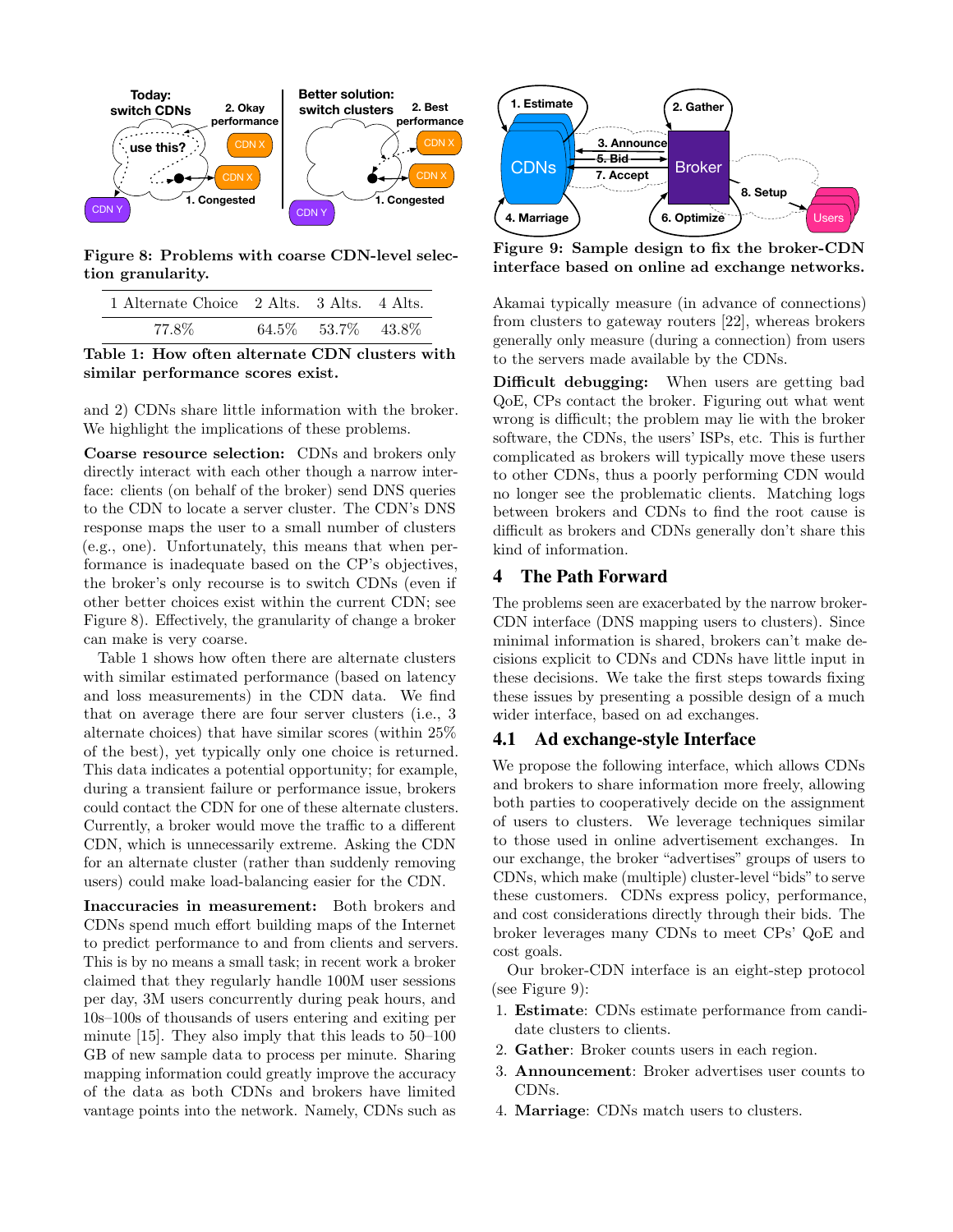- 5. Bid: CDNs send "bids" for users to broker.
- 6. Optimize: Broker decides which bids to accept.
- 7. Accept: Broker tells CDNs which bids are accepted.
- 8. Setup: Broker indicates to clients which CDN clusters to connect to.

Although our design is still preliminary, we try to directly address the bulk of the problems shown in §3. Namely, we focus on fine-grained CDN cluster selection and making resource allocation explicit (which solves pricing, unpredictability, biasing, and makes the effects of specialization more apparent). An out-of-band longterm control protocol could be used to address sharing measurement data and logs.

# 4.2 Examples

To provide an example of the power of this design, consider the scenario in Figure 4. Recall that today CDN X serves the client in the left group with a cluster that is expensive to delivery from, as it reserves the other clusters for clients in the other two groups. CDN X never sees these clients, as the broker decides that CDN Y can provide adequate service for less cost. With our design CDN X is given a more proactive role; it is asked by the broker to explicitly allocate clients to clusters. Through bidding CDN X can make its concerns clear to broker by explicitly telling it to have clients in the left group use one of the cheaper CDN X clusters if the broker sends clients in the other groups to another CDN.

Many other problems in §3 can be solved similarly. The impact of a shift of traffic to a CDN (Figure 6) is greatly reduced as CDNs are asked explicitly before the broker moves any traffic. Traffic pattern biasing (Figure 7) is solved similar to pricing concerns problem explained above; CDNs provide different client-server mapping strategies to the broker based on how the broker divides up incoming traffic. CDNs provide the broker clusterlevel bids, providing a simple way to switch clusters as needed (Figure 8).

# 4.3 Discussion

This "auction"-style interface might appear complex compared to a more intuitive solution where CDNs simply provide dynamic pricing to CPs. However, dynamic pricing solutions provide their own set of difficulties (e.g., convergence, fairness, and stability [16, 18, 21]) that would require similar amounts of thought. Additionally, "auction"-style systems allow CDNs to directly adjust how their resources are being utilized over time and provide a simple solution for stitching together multiple CDN clusters within a CDN to serve one group of requests.

While this interface intuitively allows brokers to perform better, the incentives for CDNs to join are more subtle. In particular, it's worth questioning if there are benefits that are worth giving up sensitive internal CDN

information to a broker. Some benefits are straightforward: CDNs like CDN B in Figure 7 can compete with other CDNs in smaller cities, as they did before brokers were introduced. Also, CDNs can now appropriately charge for difficult or hard-to-reach clients.

We argue, however, that while large CDNs might not like the idea, their customers (CPs) are already using multiple CDNs to achieve their specific QoE and cost goals. As CPs enlist more small-scale CDNs, larger CDNs may have difficulty competing against increased specialization. Our proposed interface allows large CDNs to remain competitive by making the specific needs of the customer (CP) more transparent between the broker and CDNs (e.g., which bids from a CDN are accepted reveal which regions need higher QoE or lower cost than the CDN currently provides). Conversely, general adoption of such an interface would also make it easier for smaller CDNs to compete, assuming some CPs allow them to serve a fraction of their traffic.

Parallels to failed CDN-ISP or ISP-P2P collaboration proposals are superficially similar, yet broker-CDN collaboration differs as both run at the application layer and both have the same customer (the CP).

#### 5 Related work

The most relevant related work looks at widening interfaces in content delivery through collaboration. This includes alternative CDN designs, such as federated Telco-CDNs [7] and P2P-CDN hybrids [7, 32], and the potential benefits of CDN/ISP collaboration [14, 29, 30] These works show that ISPs can aid CDNs with assigning users to CDN clusters. Experience Oriented Network Architecture (EONA) [19] argues that content owners and infrastructure owners should collaborate to improve the end user's QoE. Though similar, our work focuses on analyzing data to understand the specific problems between CDNs and brokers.

#### 6 Conclusion

The limited interface between CDNs and brokers is causing a variety of problems for both parties. We conclude that a better broker-CDN interface could help mitigate problems. However, this paper only scratches the surface, as we only focused on single broker systems. As the content-delivery ecosystems evolves to include multiple brokers and specialized CDNs, new complex interactions requiring more analysis and new interfaces are likely to arise.

#### Acknowledgments

The authors would like to thank Raja Sambasivan, Peter Steenkiste, Bala Chandrasekaran, KC Ng, Junchen Jiang, Yuchen Wu, David Naylor, and the anonymous reviewers for their help and feedback. This work is supported in part by NSF awards #CNS-1345305 and #CNS-1345284.